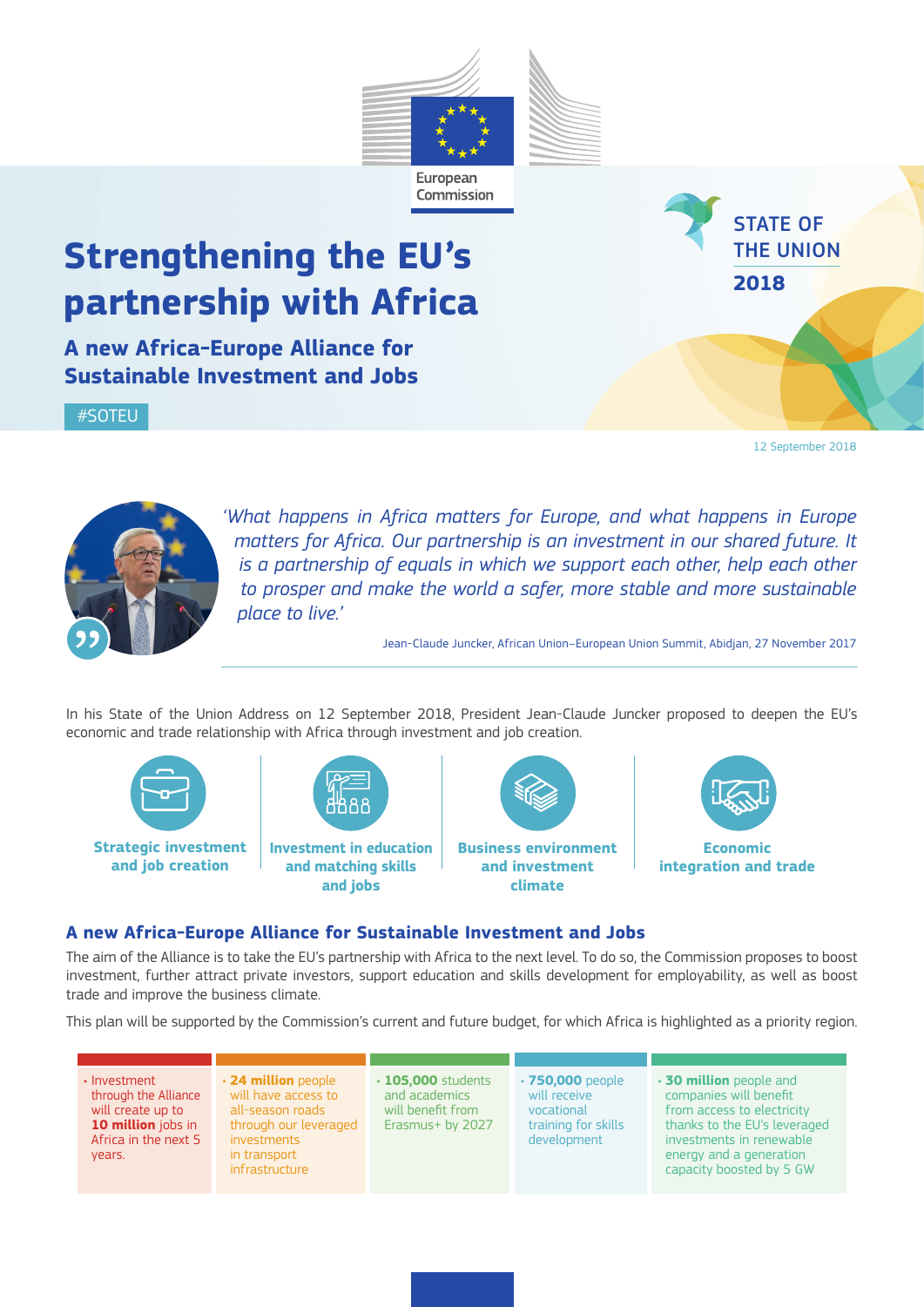

# **Boosting strategic investment and strengthening private sector participation**



The private sector holds the largest potential for generating jobs and growth and it is therefore essential to boost responsible private investments — both domestic and foreign — in Africa.

#### **Proposed actions**

#1 Boosting support to crowd in investments via blending and quarantees

#2 Identifying the most promising value chains and the opportunities for manufacturing and processing at national and regional level via the Jobs and Growth Compacts

#3 Establishing sectoral groups of African and European public, private and financial operators and academia on a sectoral basis before the end of this year to examine and support strategic developments in critical economic areas such as digital economy, energy, transport and agriculture

# NASIRA Risk-Sharing Facility — A powerful example of financing for under-served entrepreneurs

The EU is partnering with the Dutch development bank FMO to address the high risks involved in lending to under-served entrepreneurs in countries neighbouring the EU and in sub-Saharan Africa, many of whom have been forced to flee their homes. It will give them access to investment loans by offering local financial institutions, such as banks and microfinance institutions, portfolio guarantees containing loans to entrepreneurs. It focuses on people who have been forced to flee to other parts of their countries (internally displaced people) or leave their countries altogether (asylum seekers or refugees), those who had fled but have recently returned (returnees) and women and young people aged 18-30.

#### **Financing: €75 million from the External Investment Plan's Guarantee**

**Total investment generated: €750 million to €1 billion, with the aim of creating or supporting up to 800,000 jobs in Africa.**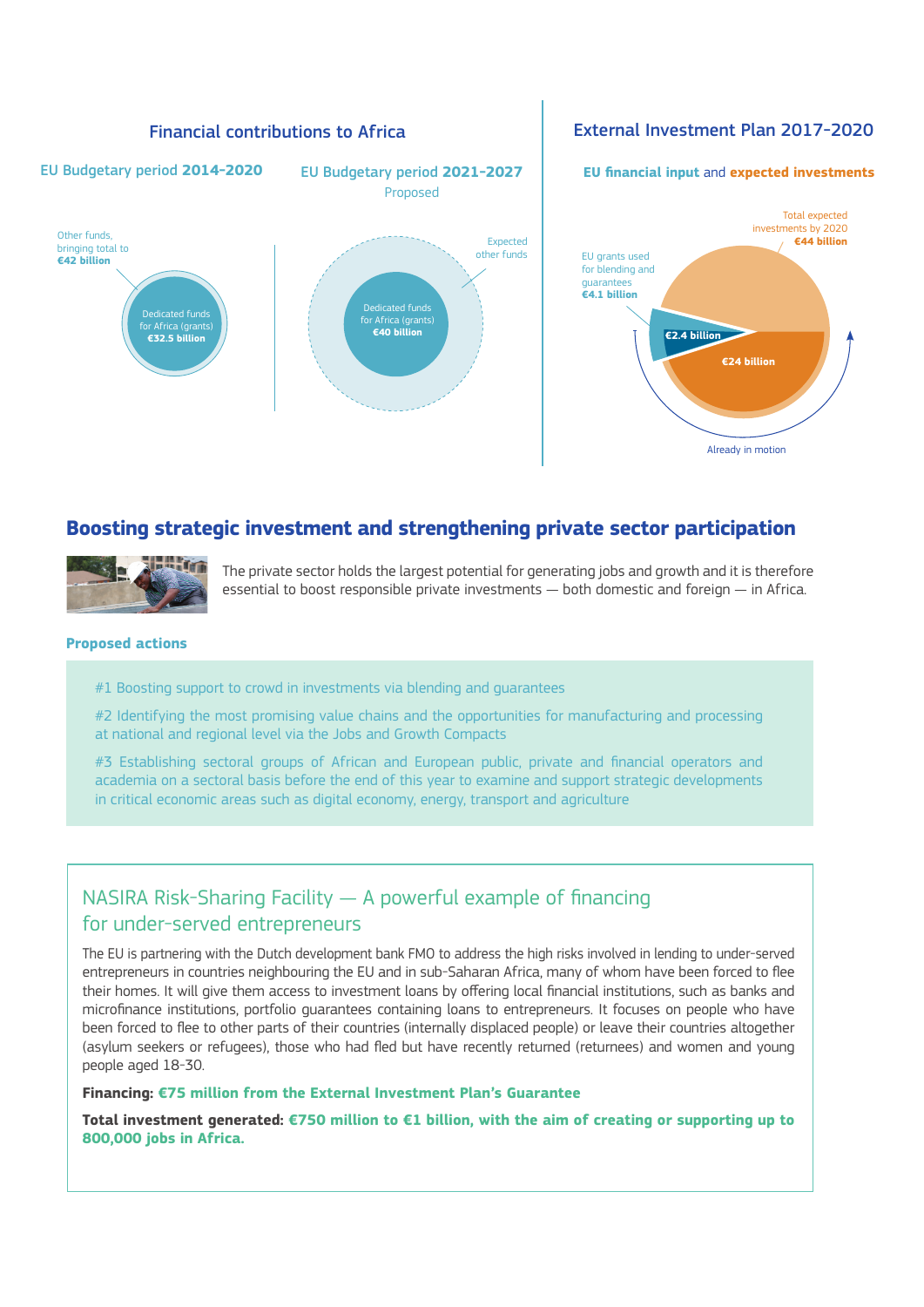# **Investing in people by investing in education and skills**



Africa has the youngest population of any region of the world and continues to experience strong demographic growth. Providing people with access to education is of paramount importance.

In order to boost investment and create jobs, skills need to be matched with the demands of the labour market. Despite current efforts in education (the EU is investing €1.34 billion between 2014 and 2020 in bilateral education programmes), more investment is needed, both from the EU and its Member States and from its African partners.

#### **Proposed actions**

#4 Supporting an important African Union skills initiative aimed at developing an African continental qualification framework

#5 Supporting skills development at national level to match skills to strategic development choices for each country

### **Strengthening business environment and investment climate**

Boosting private sector investment requires peace, security and stability, and an enabling investment climate and business environment, including macro-economic stability and open financial systems for increased private sector credit.

#### **Proposed actions**

#6 Developing a strengthened dialogue and cooperation with African partners on the investment climate, including investment protection where appropriate

# **Tapping the full potential of economic integration and trade**

**The EU is Africa's biggest trading partner**, accounting for **36% of Africa's trade in goods, worth €243.5 billion** in 2017. **The EU remains the most open market to African exports in the world**.

Africa's trade in goods in 2017 per partner Total trade (exports and imports)



Foreign Direct Investment in Africa



*Source:* Eurostat, UNCTAD World Investment Report 2016, Japan External Trade Organisation.

#### **Proposed actions**

*Source:* IMF.

#7 Supporting the African Continental Free Trade Area negotiations

#8 Strengthening trade between the EU and Africa. Building on the African Continental Free Trade Area implementation, the long-term perspective is to create a comprehensive continent-to-continent free trade agreement between the EU and Africa

#9 Supporting both intra-African connectivity and strategic linkages between the EU and Africa

#10 Mobilising an important package of financial resources

Building on the African Continental Free Trade Area implementation, the long-term perspective is to create a comprehensive **continent-to-continent free trade agreement between the EU and Africa**. To prepare this, Economic Partnership Agreements, Free Trade Agreements including the Deep and Comprehensive Free Trade Areas on offer to the countries of North Africa, and other trade regimes with the EU should be exploited to the greatest extent, as building blocks to the benefit of the African Continental Free Trade Area.